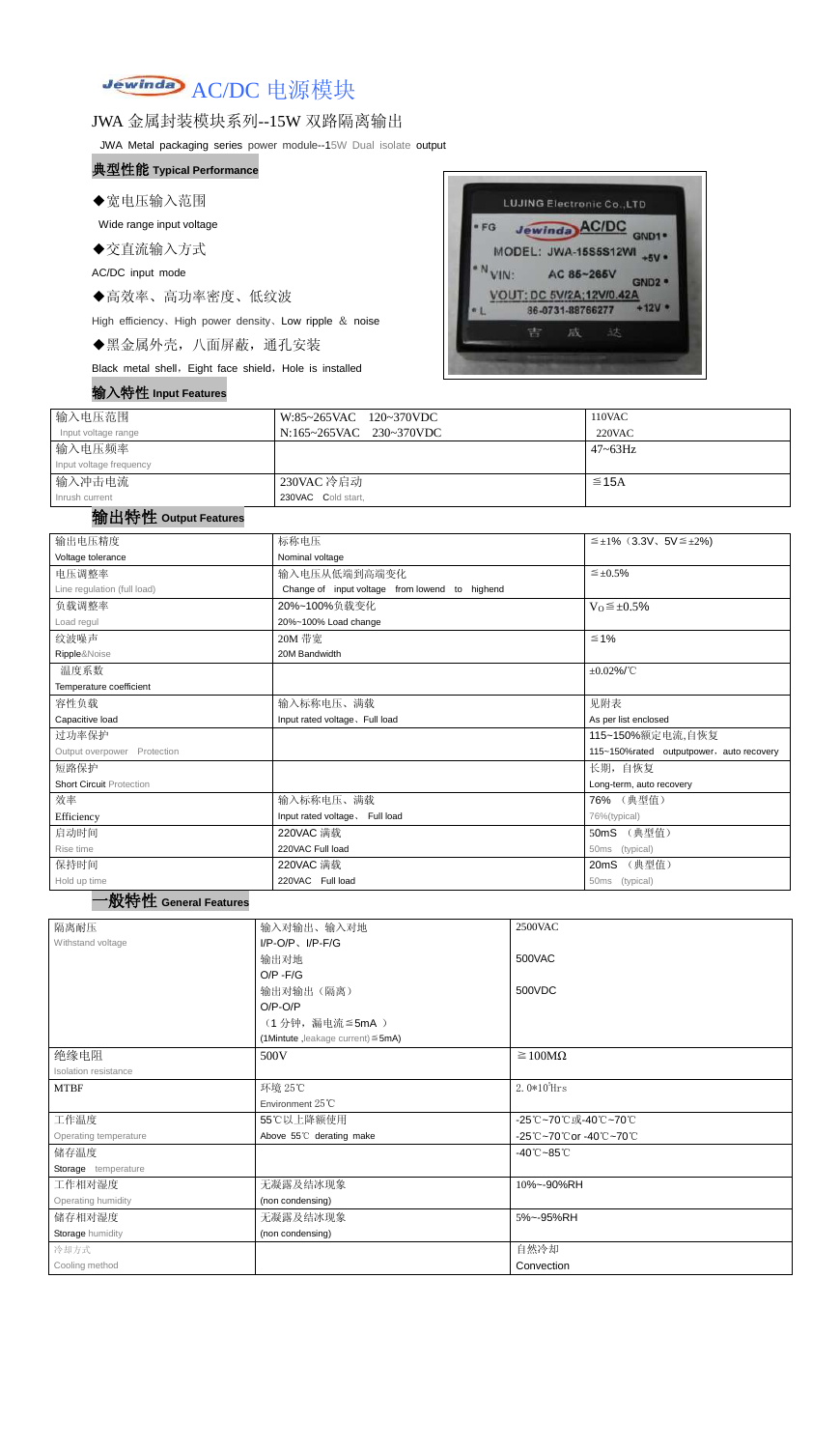#### 容性负载 **Capacitive Load**

# 命名方式 **Naming Rules**



AC/DC Metal packaging power module

# 产品选型 **Product selection**

| 型号<br>产<br>品      | 输出电压           | 输出电流                       | 输出电压精度         | 纹波噪声        | 效率         |  |
|-------------------|----------------|----------------------------|----------------|-------------|------------|--|
|                   | Output voltage | Output current             | Output voltage | R&N         |            |  |
| Model No.         | V <sub>O</sub> | $I_{\rm O}$                | tolerance      | $V$ (p-p)mV | Efficiency |  |
|                   | $+5V$          | $0.30 - 3.00A$             | $\pm 2\%$      | 80mV        |            |  |
| JWA-15S5S5W(N)I   | $+5V$          | $0.10 - 1.00A$<br>$\pm$ 5% |                | 80mV        | 75%        |  |
|                   | $+5V$          | $0.20 - 2.00A$             | $\pm 2\%$      | 80mV        |            |  |
| JWA-15S5S12W(N)I  | $+12V$         | $0.04 - 0.42A$             | $\pm 3\%$      | 100mV       | 79%        |  |
|                   | $+5V$          | $0.20 - 2.00A$             | $\pm 2\%$      | 80mV        |            |  |
| JWA-15S5S15W(N)I  | $+15V$         | $0.03 - 0.34A$             | $\pm 3\%$      | 120mV       | 78%        |  |
|                   | $+5V$          | $0.20 - 2.10A$             | $\pm 2\%$      | 80mV        |            |  |
| JWA-15S5S24W(N)I  | $+24V$         | $0.02 - 0.21A$             | $\pm 3\%$      | 120mV       | 79%        |  |
|                   | $+12V$         | $0.08 - 0.83A$             | $\pm 1\%$      | 100mV       |            |  |
| JWA-15S12S5W(N)I  | $+5V$          | $0.10 - 1.00A$             | $\pm$ 5%       | 80mV        | 78%        |  |
|                   | $+12V$         | $0.08 - 0.83A$             | $\pm 1\%$      | 100mV       |            |  |
| JWA-15S12S12W(N)I | $+12V$         | $0.04 - 0.42A$             | $\pm 3\%$      | 100mV       | 80%        |  |
|                   | $+12V$         | $0.08 - 0.83A$             | $\pm 1\%$      | 100mV       |            |  |
| JWA-15S12S15W(N)I | $+15V$         | $0.03 - 0.34A$             | $\pm 3\%$      | 100mV       | 80%        |  |
|                   | $+12V$         | $0.08 - 0.83A$             | $\pm 1\%$      | 100mV       |            |  |
| JWA-15S12S24W(N)I | $+24V$         | $0.02 - 0.21A$             | $\pm 3\%$      | 120mV       | 81%        |  |

注:因篇幅有限,以上只是部分产品列表,若需列表以外产品,请与本公司销售部联系。

Note: Due to space limitations ,the above list is only for some products, If other than a list of products, please contact the Company's sales department. 输出纹波噪声(峰-峰值)的测量,请参照模块测试说明中介绍的方法进行。

Output ripple noise measurement (peak - peak), please refer to the module test notes method is introduced.

# 封装尺寸图MechanicalData



管脚定义 **Pin Assignments**

注:电源模块的外形尺寸和管脚定义如与选型手册不符,请以实物实际尺寸为准。

Note: Dimensions and pin definitions of power module such as inconsistent with the hand book, please in kind prevail actual size

| Vout:5V                |         | Vout: $12V$ , $15V$ |                | Vout:24V        |         |
|------------------------|---------|---------------------|----------------|-----------------|---------|
| 推荐值                    | 最大值     | 推荐值                 | 最大值            | 推荐值             | 最大值     |
| <b>Recommendations</b> | Maximum | Recommendations     | <b>Maximum</b> | Recommendations | Maximum |
| 470µF                  | 1200µF  | $220 \mu F$         | $630 \mu F$    | $100\mu F$      | 330µF   |

| $\mathbf{D}$ <sup>1</sup>             | $\mathbf{D}$ | $\mathbf{D}$ | $\mathbf{p}_A$    | $\sim$ $\sim$    | D <sub>6</sub> | $n\pi$                    | <b>D</b> <sup>Q</sup><br>$\sim$ 0 |
|---------------------------------------|--------------|--------------|-------------------|------------------|----------------|---------------------------|-----------------------------------|
| EG<br>$\mathbf{L}^{\prime}\mathbf{O}$ | AC(L)        | AC(N)        | $ -$<br>$V_{O2+}$ | GND <sub>2</sub> | <b>NP</b>      | $\mathbf{r}$<br>$V_{O1+}$ | GND1                              |